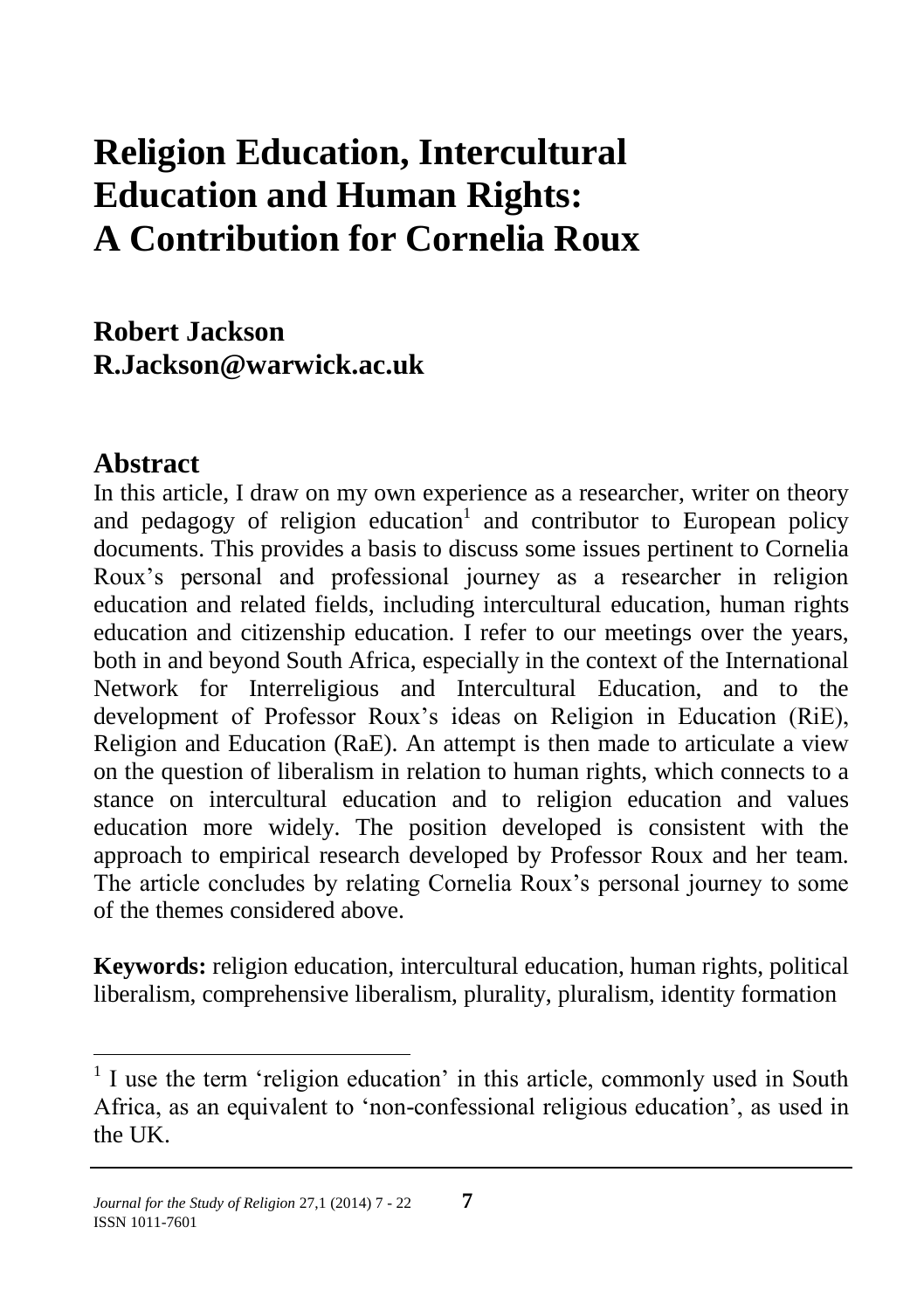#### **Cornelia Roux: A Memoir...**

I first met Cornelia Roux at a meeting of the International Seminar on Religious Education and Values held in Banff, Canada, in 1992 up in the Rocky Mountains where Alberta borders British Columbia. In addition to a packed seminar programme, there was a wonderful visit to the Columbia Icefield, and a trip in a huge Ice Explorer vehicle to the middle of the Athabasca Glacier. Cornelia and I sat together and, when we weren't taking in the wonders around us – including a walk on the glacier itself – we chatted about our work in our respective countries, hers based at the University of Stellenbosch, in the Western Cape and mine at the University of Warwick, in the English Midlands. Clearly, radical change was in process for South Africa, a country I had never visited, and which I still associated with the apartheid regime. Nelson Mandela had been released from prison in 1990, negotiations to end apartheid were under way, and two years after our meeting, in 1994, Mr Mandela was elected as President of South Africa.

It was in 1994 that I began to learn significantly more about South Africa and its education system, and the changes that were taking place following Nelson Mandela's election as President. My friend and colleague Professor Wolfram Weisse, based at the University of Hamburg but with close links to South Africa, set up the International Network for Interreligious and Intercultural Education (IRE) with the specific aim of promoting links between Southern African and Northern European research groups working in fields related to religion and education in culturally diverse democratic societies. I was privileged to be invited to the first meeting in Hamburg in September 1994, a session that was also attended by colleagues from the Institute for Comparative Religion in Southern Africa (ICRSA) based at the University of Cape Town: Janet Stonier, Nokuzola Mndende, Rashied Omar and Gordon Mitchell. Under the leadership of Professor David Chidester, this group had already produced a challenging report on policy options for religion in public education in South Africa (Chidester 1992). Professor Christo Lombard from the University of Namibia in Windhoek was also a participant, giving a distinctively Namibian perspective. European colleagues, in addition to Professor Weisse and myself, included Professor Trees Andree, from the Netherlands and Professor Barbara Schenk and Peter Schreiner from Germany. The occasion was a great learning experience for me, and I began to get a better sense of perspective concerning Cornelia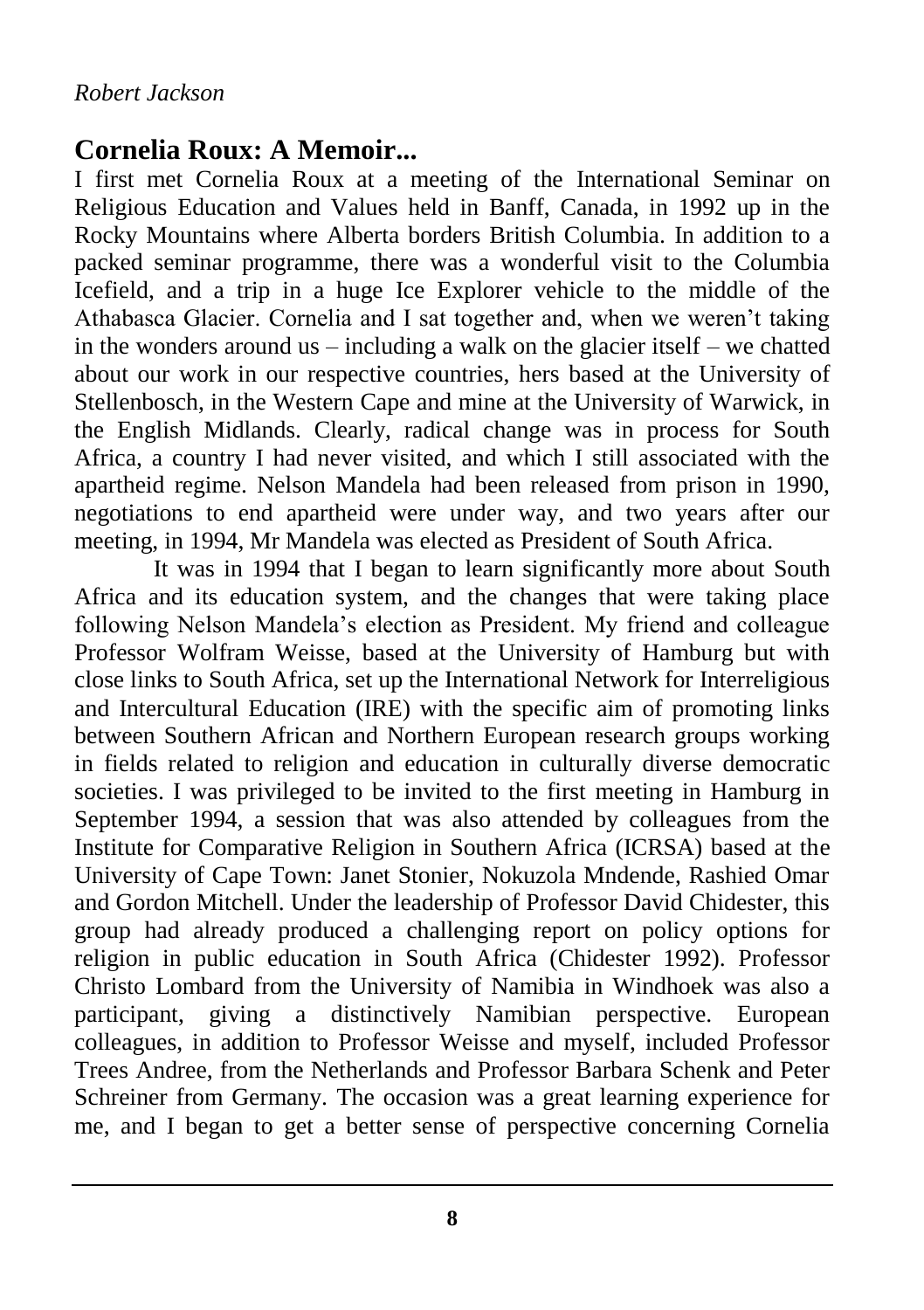Roux's pioneering role at the University of Stellenbosch. Papers from the meeting were published in Weisse (1996). The group met again in 1996 at the University of Utrecht in the Netherlands (Andree, Bakker and Schreiner 1997), and we had our first meeting in South Africa, at the University of Cape Town, in 1998, under the leadership of David Chidester (Chidester, Stonier & Tobler 1999). By this time, more colleagues had been added to the group from our various countries, with the addition of members from Norway. My colleagues and I in the Warwick Religions and Education Research Unit hosted the next meeting at the University of Warwick in 2001, focusing on citizenship and religious education  $-$  a theme equally important to South Africans and Europeans – and including three South African contributions (Jackson 2003). Three years later, in March 2004, Cornelia Roux hosted the meeting of IRE at the University of Stellenbosch. This was a very rich event, concentrating on the contribution of religious education to intercultural education. The papers were published in a special issue of the South African peer reviewed journal *Scriptura*, with Cornelia Roux acting as Guest Editor. Papers addressed the theoretical underpinnings and concepts of intercultural education, elaborated new pedagogies and critical approaches to the subject, and reported empirical research (Roux 2005). The most recent meeting of IRE was in 2006 in Leeuwarden in the Netherlands, with a strong South African presence (including Cornelia Roux), and new colleagues from Malawi, Botswana and Zambia (ter Avest 2011). By the time of the publication of the Leeuwarden papers, Cornelia Roux had moved to be Professor and Research Director of the Focus Area of the Faculty of Education Sciences at Potchefstroom Campus of North-West University in South Africa. I have met Professor Roux at various times between these meetings, including at several conferences of the International Seminar on Religious Education and Values, the World Congress of the International Association of the History of Religions (Durban, August 2000) and the meeting of the Religious Education Association in Boston (November 2013), and we have visited each other's homes and families.

Recently, Cornelia Roux has written frankly about her own personal journey from being raised and educated in the context of apartheid and a form of white Christian nationalism, to working for a human rights-based form of religion education in a democratic South Africa (Roux 2012a). Her journey started as a student in segregated schools and universities for whites only and with Afrikaans as the only medium of instruction. She trained as a teacher in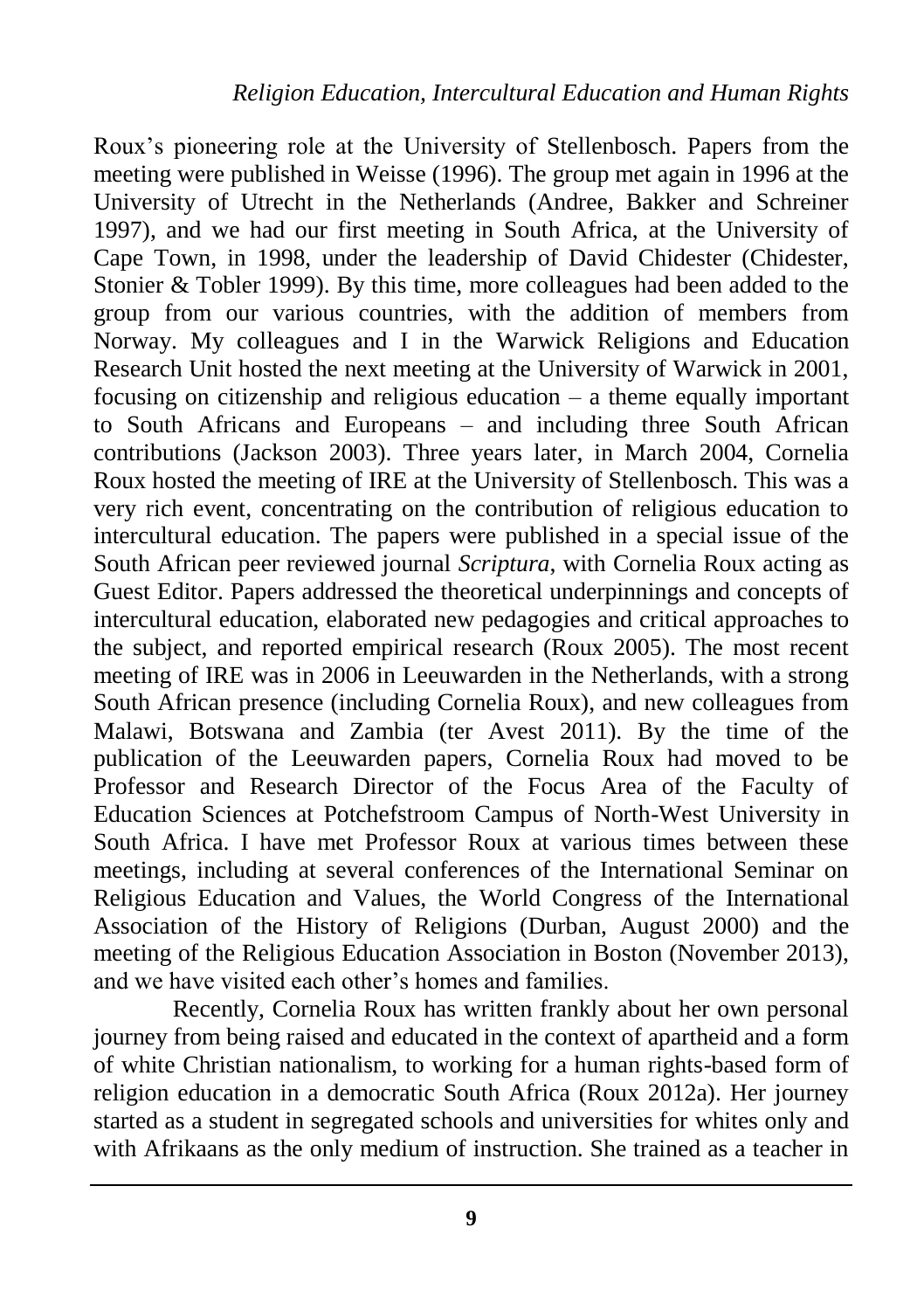#### *Robert Jackson*

a segregated university, with a behaviourist approach to teaching and learning. The narrowness of the curriculum and educational approach in an Afrikaans speaking university during the apartheid era was an issue for her, in contrast with some neighbouring universities with a more internationally oriented approach and an open opposition to apartheid. She also speaks of being exposed to the complexities of diversity during study visits abroad from the early 1980s, and of her interactions with colleagues in Englishspeaking universities in South Africa. Thus, Dr. Roux found herself reevaluating her approach to teacher training and to religious studies as a discipline, leading to her involvement with various empirical research projects in schools as democracy in South Africa became established. It was clear that Christian National Education could not 'meet the needs, realities and challenges of the multi-religious South African society' (Roux 2012a:138). This led to the development of her hermeneutical ideas on Religion *in* Education (RiE), aiming to bridge the gap between curriculum development, subject knowledge and classroom practice in schools and teacher training programmes, and her approach to Religion *and* Education (RaE), with the goal of widening understanding of religion in public space in an interdisciplinary way, and with religion contributing to other fields such as citizenship, ethics, intercultural education and human rights education (e.g. du Preez & Roux 2010; Roux 2012a; 2012b).

## **Religion Education and Liberal Democracy**

The changes in South Africa have been particularly dramatic, and the ongoing challenges to educators and other professionals working to establish democratic processes and equal opportunities for all citizens are not easy. There was the initial move from the apartheid system to a democratically elected government, and then an on-going attempt to establish democratic procedures which acknowledge and incorporate a variety of different (and changing) cultural expressions and traditions, including attempts at rethinking fields such as religion and citizenship education, drawing on various kinds of empirical research as a resource. Although change was especially dramatic in the distinctive South African case, some key generic issues (concerning the nature of 'multicultural societies' and the theory and didactics of 'intercultural' learning, for example) overlap with other modern liberal democracies that embrace cultural, and religious and secular, plurality.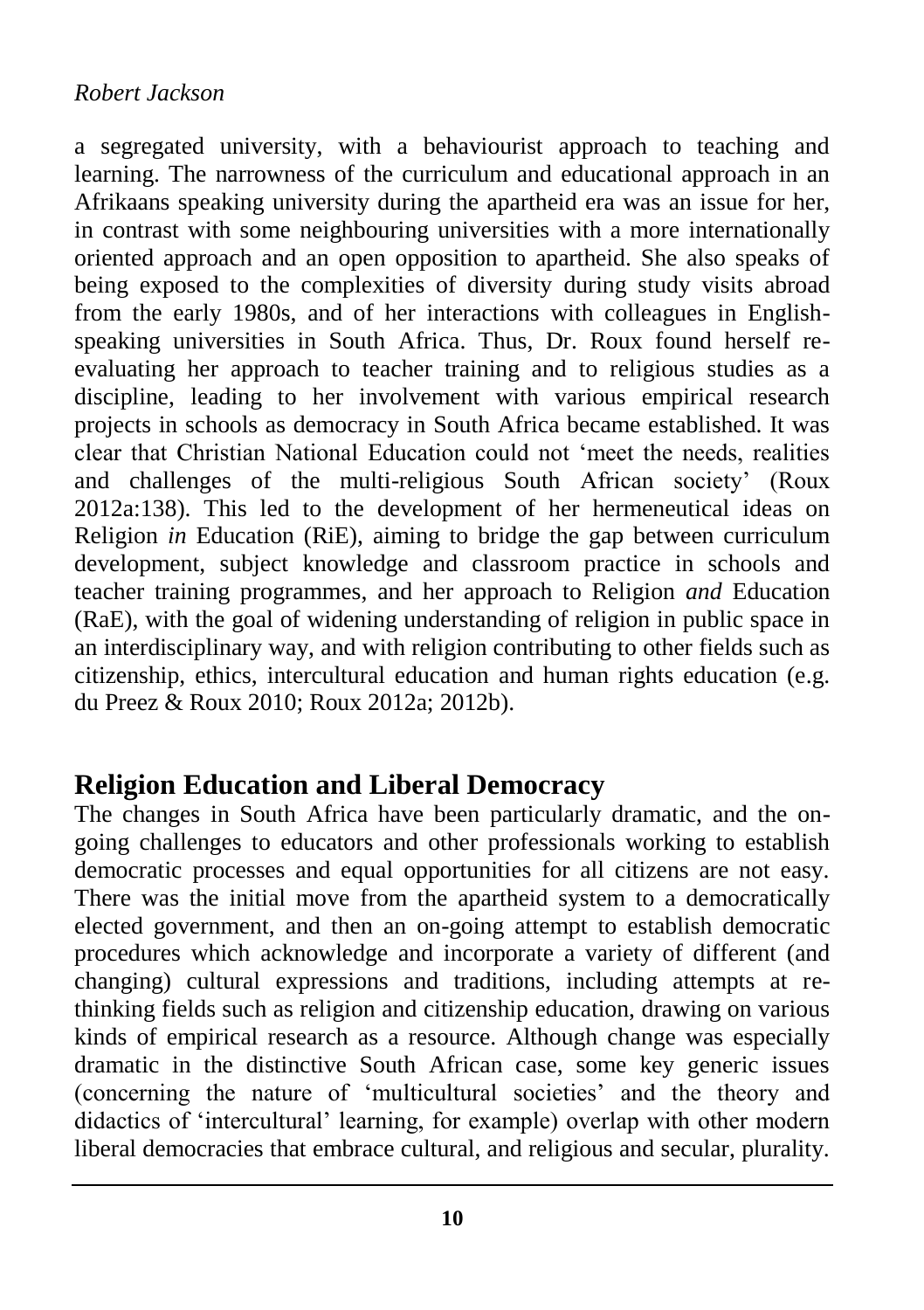Highly relevant to all of this are the issues of rights and freedoms of individuals within a democracy, and debates about the nature of plurality and pluralism; these have been highly relevant to the development of Cornelia Roux's work.

### **Human Rights**

My intention here is not to discuss the wide-ranging empirical and pedagogical research undertaken by Professor Roux, which can be read elsewhere, but to attempt to articulate a position in the debate on human rights that is supportive of her general approach to religion in/and education, including her methodology for action research.

The nature and status of human rights and their role as guiding principles within democratic societies is a matter of increasing debate, to the extent that it seems almost fashionable at the moment to attack the idea of human rights. Some critics point out the European Enlightenment/ post-Enlightenment pedigree of human rights. Rather than being universal, human rights values are relative to a particular time and context (e.g. MacIntyre 1981). Others go further, seeing human rights as just one set of values in competition with others, drawing attention to increasing attacks on human rights from conservative nationalist and religious forces, and to reliance on the *power* of liberal states to maintain a human rights perspective – human rights representing a form of imperialism in the guise of moralism (Hopgood 2013). Such critics sometimes also point to double standards within some liberal states, opting out of certain human rights values when it is expedient to do so; others attack the proliferation of 'rights', or the emphasis on rights rather than on duties or obligations.

There is some truth in all of these comments. *Of course*, 'human rights' appear from within a particular historical and cultural context and have a particular pedigree (Morsink 1999 is an excellent discussion of the origins, drafting and intentions of the Universal Declaration of Human Rights). This is equally true of national constitutions, such as that of the USA, which continue to form the basis of law. This does not negate their continuing relevance or moral force. The publication of the Universal Declaration of Human Rights in 1948 (United Nations 1948) was a direct *moral* response to the totalitarianism that threatened Europe during the Second World War, and which spawned the Holocaust, and a genuine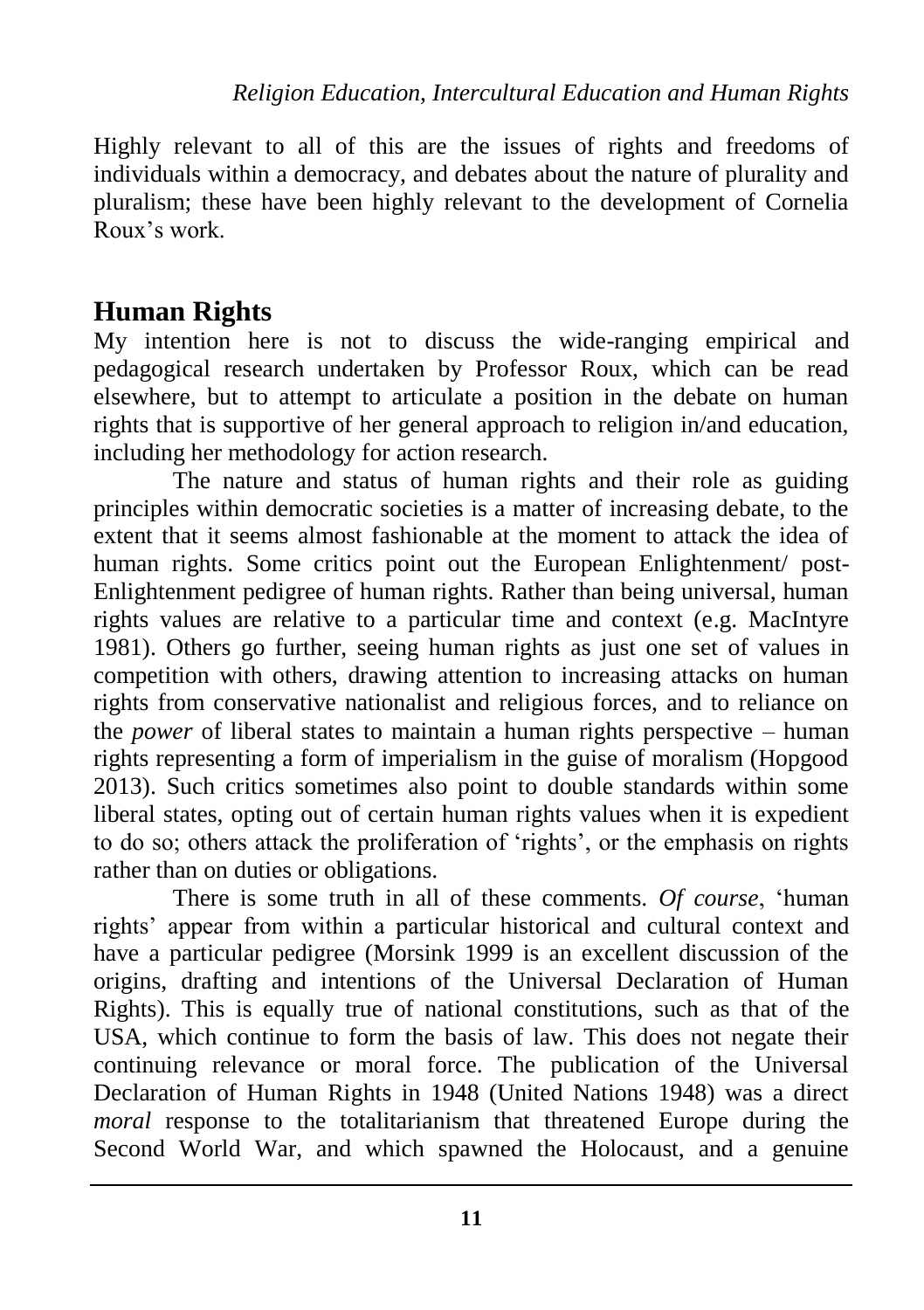(although contested) attempt to articulate moral principles essential to the democratic process. However, as Morsink argues, the Universal Declaration is *both* rooted in a particular time and place *and* maintains enduring contemporary significance and value (Morsink 1999).

*Of course*, human rights (or at least some aspects of them) may be criticised or rejected by those who advocate certain rules or principles based on an external authority, such as a particular interpretation of scripture or tradition; the rejection of the idea of the individual person as an autonomous agent is one example. *Of course*, individuals and governments may abuse the very human rights that form the basis of their law and policy; they are wrong to do so. None of this negates the moral force of human rights in principle. *Of course,* rights can be over-emphasised and the duties or obligations associated with them played down (however, one should recall that Article 29 of the Universal Declaration deals with duties: 'Everyone has duties to the community ...').

# **Comprehensive and Political Liberalism**

Supporters of liberal democracy defend basic rights that protect the equal freedoms of individuals in society. By enforcing rights such as freedom of religion, thought, speech, association and political participation, liberal political practices enable individuals to pursue their own conceptions of the good life, rather than having any one such conception imposed on them by the state. But what justifies such a process? Is a justification something external to, or intrinsic to, the democratic process?

Some of the notable thinkers of the European Enlightenment took the former view. For example, John Locke justified the equality and independence of persons by appealing to an underlying *religious* foundation: God created human beings equal and independent, and that is why individual persons possess natural rights to life, liberty, health, and possessions. John Stuart Mill, in contrast, advanced a utilitarian argument for maximising human happiness as a justification for individual civil and political liberties. These are examples of *comprehensive liberalism* where individual rights are justified by appeal to wider philosophical or theological premises.

The debate about liberalism continues, with writers such as the political philosopher John Rawls making significant contributions. Rawls' later work rejected comprehensive liberalism and defended *political*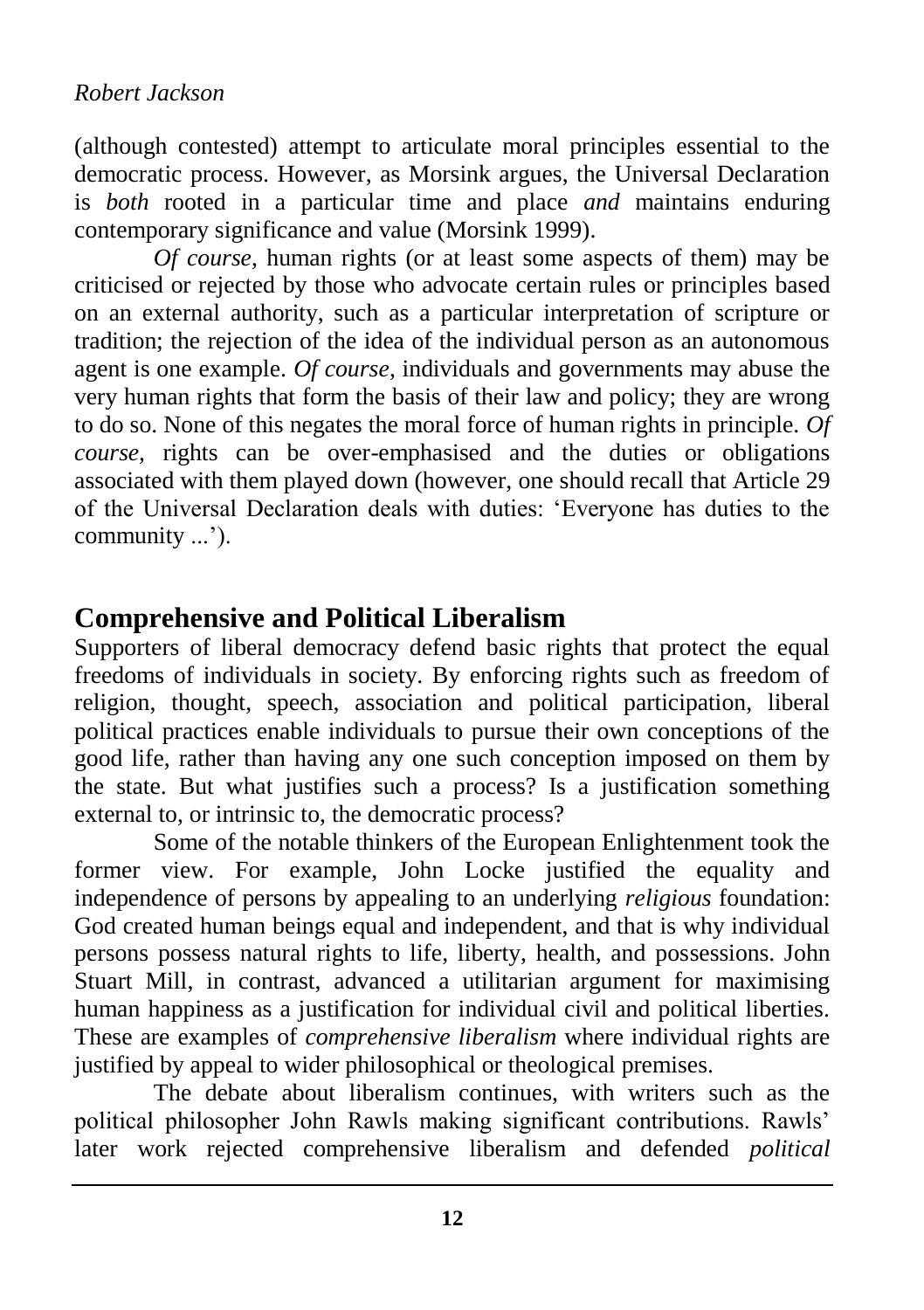liberalism*,* regarding justice as '... fundamental political ideas *implicit in* the public political culture of a democratic society' (Rawls 1993:223, my italics). Political liberalism applies to individuals in their public capacity as citizens, not in their private role as individuals having comprehensive ideas of the good.

Rawls' justification for political liberalism is as follows. Liberal societies have a plurality of reasonable but irreconcilable comprehensive moral, religious and philosophical positions; this is 'reasonable pluralism'. There is no way to gain public agreement that it is more reasonable to adopt one of these over any other. Those holding different comprehensive views (including some not valuing autonomy as an individual ideal) will need to focus on finding what Rawls calls an 'overlapping consensus'. Overlapping consensus refers to how supporters of different comprehensive views, involving apparently inconsistent conceptions of justice or morality, can agree on particular principles that support a state's basic social institutions. Groups are able to achieve consensus partly by avoiding disputes over fundamental justifications, such as those involving different religious or philosophical presuppositions.

Political liberalism rejects views denying basic liberal rights of citizens or refusing to tolerate conflicting comprehensive views, regarding them as 'unreasonable'. Non-liberal conceptions are accepted provided they accept the overriding value of political autonomy, and therefore do not seek to *suppress* alternative views.

Rawls' view is attractive, and workable up to a point. The limit lies with those in society who reject political liberalism itself. This point is made by Kok-Chor Tan, who argues that political liberalism cannot avoid appealing to comprehensive moral ideas in defending liberal rights against those who deny political liberalism (e.g. Tan 2000:53-4). However, Tan does not argue for a 'strong' comprehensive liberalism, which requires the liberal state to impose its moral judgements. Rather, Tan argues for what he calls '*weak comprehensive liberalism*'. Weak comprehensive liberalism enables the liberal state to *refrain* from acting on its judgement that, say, a particular minority cultural practice is unacceptable (59-60), but to *promote discussion and dialogue*, not to impose equality. For Tan the reality is that the state may use its means to persuade, encourage, support or criticise without forcing people to do as it says – except in extreme cases, involving, for example, coercion of vulnerable individuals within families and wider social groupings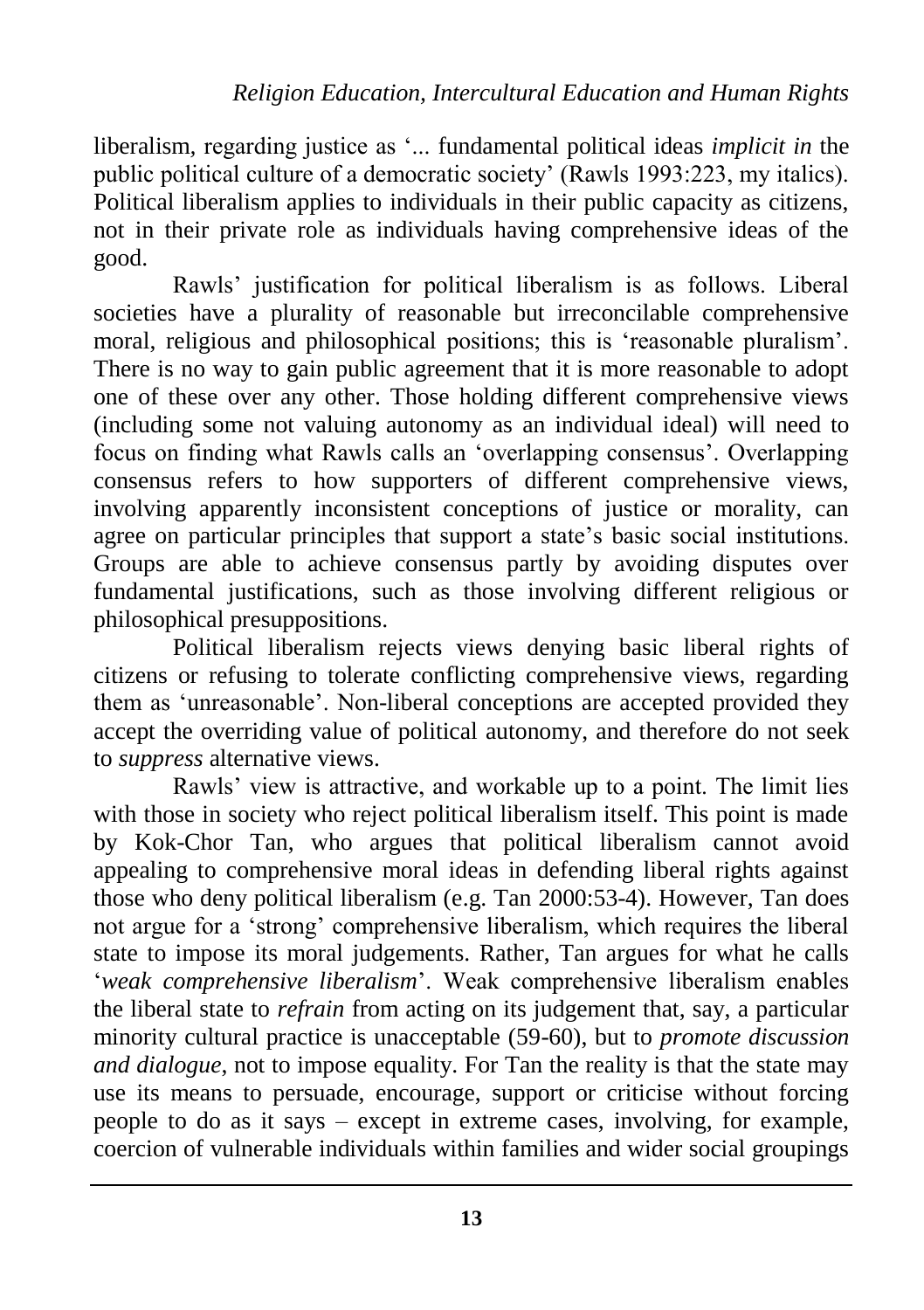#### *Robert Jackson*

by others; in such cases, state intervention is legitimate. At the level of social and political interaction within a society or wider grouping, basic human rights – as reflected, for example, in the articles of the Universal Declaration of Human Rights – can provide a set of provisional moral principles, derived from reflecting on the idea of democracy itself, relevant to dialogue between those holding different views (for example about personal autonomy) within a liberal society. Rawls' view of overlapping consensus remains relevant in this context.

# **Human Dignity**

One example of using human rights as provisional moral principles in dialogue with moral ideas derived from particular cultural sources relates to the idea of human dignity. Many critics of the universal imposition of Western liberal democracy and a Western formulation of human rights *do* accept the idea of the innate value of the human person – what the Universal Declaration calls 'human dignity'. However, they express it differently from the Western view of the individual, autonomous person. Rather, they use moral concepts and practices from within their own cultural and religious traditions which support the idea of human dignity as being a necessary condition for a just society.

One version of this view points out the *relational* nature of individual identity in some cultures, in which persons are not considered as 'selfcontained units' which can be defined in isolation from human relationships (Parekh 1994). This does not mean that there is no concern here with human dignity or a just social order. In a traditional Hindu family, for example, certain family members are expected to take on particular responsibilities by virtue of their particular position in the family (which could be as eldest son, or first cousin, for example). Thus, autonomy, as understood by some Westerners, is restricted by virtue of a person's birth. This does not negate the idea of human dignity however.

# **Rights and Duties**

Another example concerns the relationship between human rights and duties. In terms of 'dialogue' with the Universal Declaration of Human Rights, it is worth reviewing the Universal Declaration of Human Responsibilities,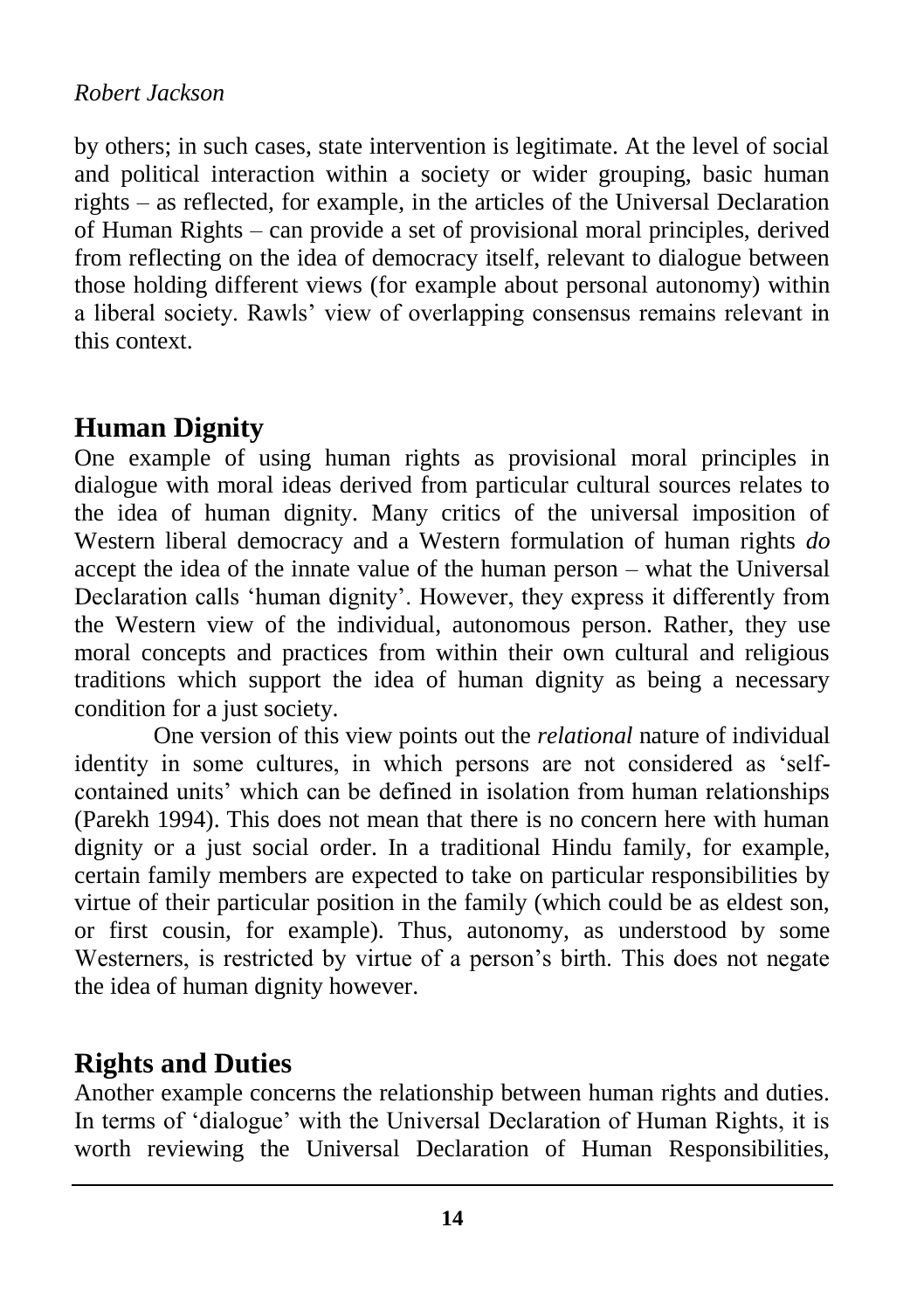published by the InterAction Council (1997), an independent international organisation mobilizing the experience of a group of former heads of state or government, chaired by Helmut Schmidt. Here, the Western social and historical context of the Universal Declaration is recognised, and some attempt is made at an accommodation between 'East' and 'West'.

> ... many societies have traditionally conceived of human relations in terms of obligations rather than rights. This is true, in general terms, for instance, for much of Eastern thought. While traditionally in the West, at least since the 17th Century age of enlightenment, the concepts of freedom and individuality have been emphasized, in the East, the notions of responsibility and community have prevailed. The fact that a Universal Declaration of Human Rights was drafted instead of a Universal Declaration of Human Duties undoubtedly reflects the philosophical and cultural background of the document's drafters who, as is known, represented the Western powers who emerged victorious from the Second World War [\(http://interaction](http://interaction/) council.org/a-universal-declaration-of-human-responsibilities; accessed 8 December 2013).

The document goes on to say:

Because rights and duties are inextricably linked, the idea of a human right only makes sense if we acknowledge the duty of all people to respect it. Regardless of a particular society's values, human relations are universally based on the existence of both rights and duties.

Examples of responsibilities in relation to rights included in the Universal Declaration of Human Responsibilities are worth consideration:

> - If we have a right to freedom of thought, conscience and religion, we also have the obligation to respect other's thoughts or religious principles.

> - If we have a right to be educated, then we have the obligation to learn as much as our capabilities allow us and, where possible, share our knowledge and experience with others.

- If we have a right to benefit from the earth's bounty, then we have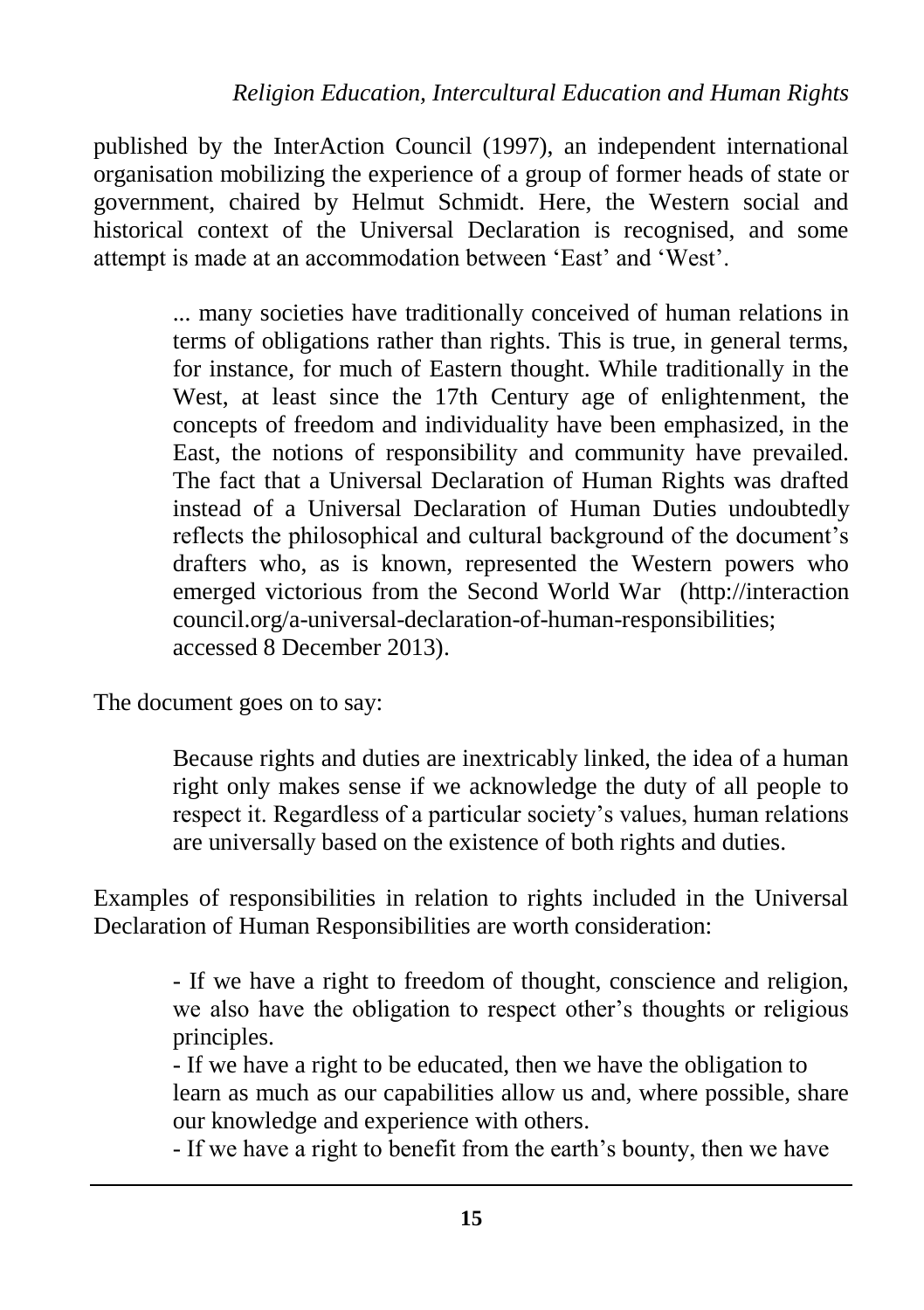the obligation to respect, care for and restore the earth and its natural resources.

# **Intercultural Education and Human Rights**

The above discussion is relevant to anyone working in the general field of intercultural education in a liberal democratic state. For example, the Council of Europe's work on intercultural education relates closely to its work on human rights education. However, the Council of Europe's idea of *intercultural* education would make no sense if there were no genuine dialogue between different culturally or religiously based positions on personal and social value, and no flexibility to accommodate difference within a democratic framework. The fact that the Council of Europe encourages and promotes such dialogue in its work in the broad intercultural field – including education about religions and non-religious convictions – attests to this flexibility (e.g. Council of Europe 2008a; 2008b; Jackson 2014a; and 2014b).

## **Plurality and Pluralism**

In the context of intercultural education, it is important to be able to unpack the complexities and dynamics of culture and cultural change, including interactions of individuals, which might reveal conflicting ideas *within* a cultural scene. Relevant to this discussion is a distinction made by the Norwegian scholar Geir Skeie between 'plurality' as a descriptive term and 'pluralism' as a normative term. Everyone, in some sense, lives in the context of plurality, but there are different views on pluralism (Skeie 2003). Skeie also makes the distinction between 'traditional plurality' and 'modern' or 'post-modern plurality'. The former is concerned with 'conventional' accounts of cultural diversity. The latter includes the plurality of modern societies in the sense of being fragmented, the growth of individualism, the privatization of religion and the influences of globalisation. Modern/postmodern plurality and traditional plurality are closely intertwined. This makes an impact on cultural change 'within' communities, partly shaped by intergenerational contest (e.g. Baumann 1996; 1999; Roux 2012c). In terms of religion, some people (including young people) who identify with a particular religious or cultural tradition may not adhere to all or even many of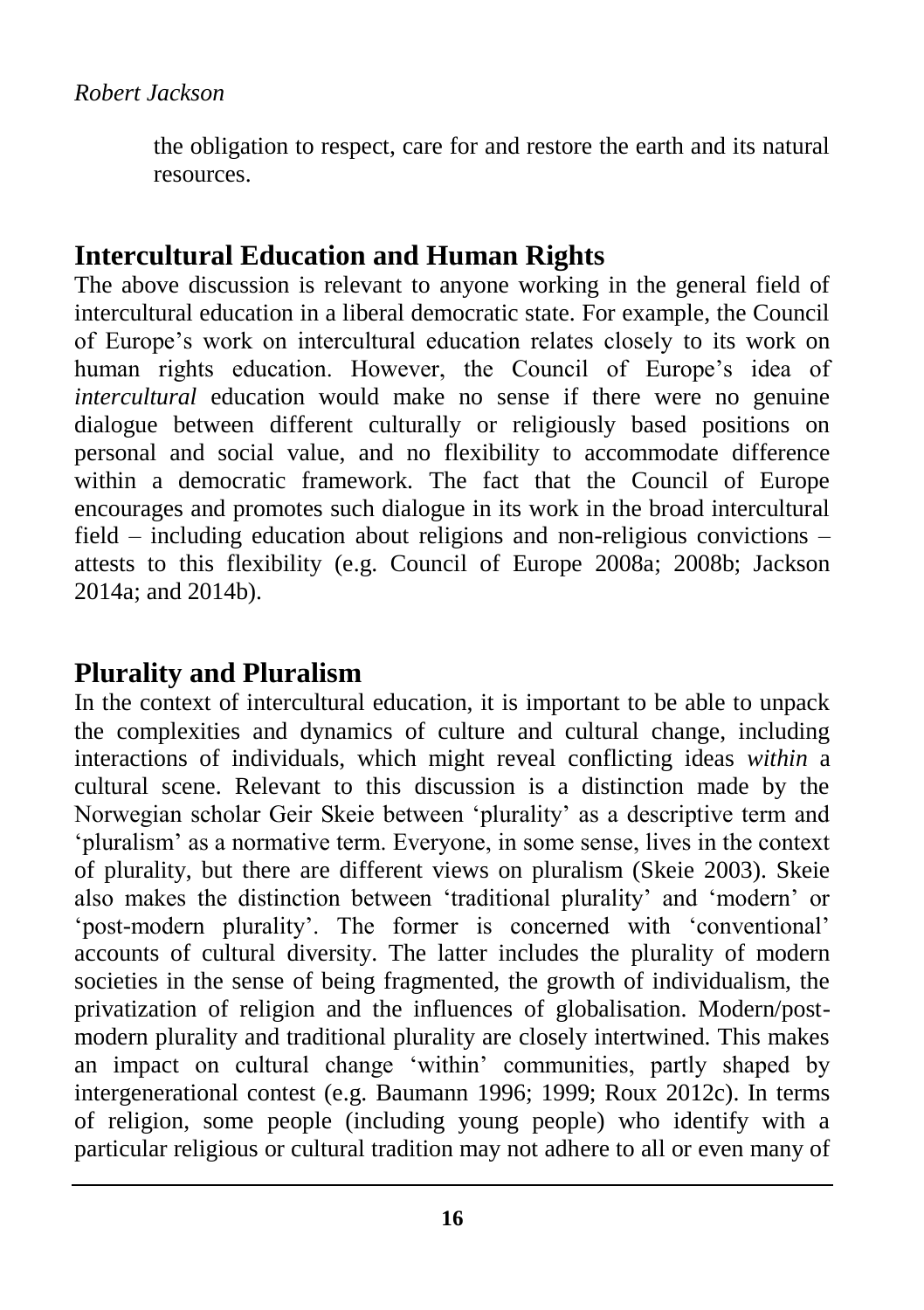its fundamental traditional tenets; others may draw on a variety of religious and humanistic sources in formulating their personal worldview. An important task for teachers (and it is also a feature of Roux's empirical research) is to facilitate critical discussion of 'cultural discourse' so students can examine their own and their peers' assumptions, and reflect upon their own identities.

### **Religion Education and Identity Formation**

The exploration of plurality involves examining the relationship between individuals' accounts of and questions about personal identity and wider issues of social identity and plurality. Such an integration of the personal and the social sees fields such as religion education, not as *defined by* a fixed body of knowledge (although the development of knowledge and understanding is a crucial ingredient), but as a series of existential and social debates in which students are encouraged to participate, with a personal stake related to their own developing sense of identity. Religion education's fundamental concerns in relation to existential and social questions and subject matter concerned with 'religions' distinguish the field from others, though the precise boundaries are open to on-going public debate, including discussion by young people in schools. Religion education thus has a distinct identity as a field of study, but relates to and can contribute to a range of other fields (Jackson 2004).

Wilna Meijer, a Dutch philosopher of education with a particular interest in religion, adds more insights concerning identity in relation to religion education, using Paul Ricoeur's hermeneutics of the self to develop a model of self-awareness. In this, the self is not fixed, but changes through experience. Self-awareness is a matter of interpretation, of telling a coherent life-story. Since self-aware people inevitably live with ambiguity, each individual's identity is always open to revision. Religion education is thus a conversational process in which students, whatever their family or cultural background, continuously interpret and reinterpret their own views in the light of their studies (Meijer 1995). Religion education thus requires skills of interpretation, criticism and dialogue as well as access to sources of information. Participation in the relevant debates links the social world and the individual, and is a condition for the kind of inter-religious and inter-cultural communication that is necessary for the proper functioning of plural democracies.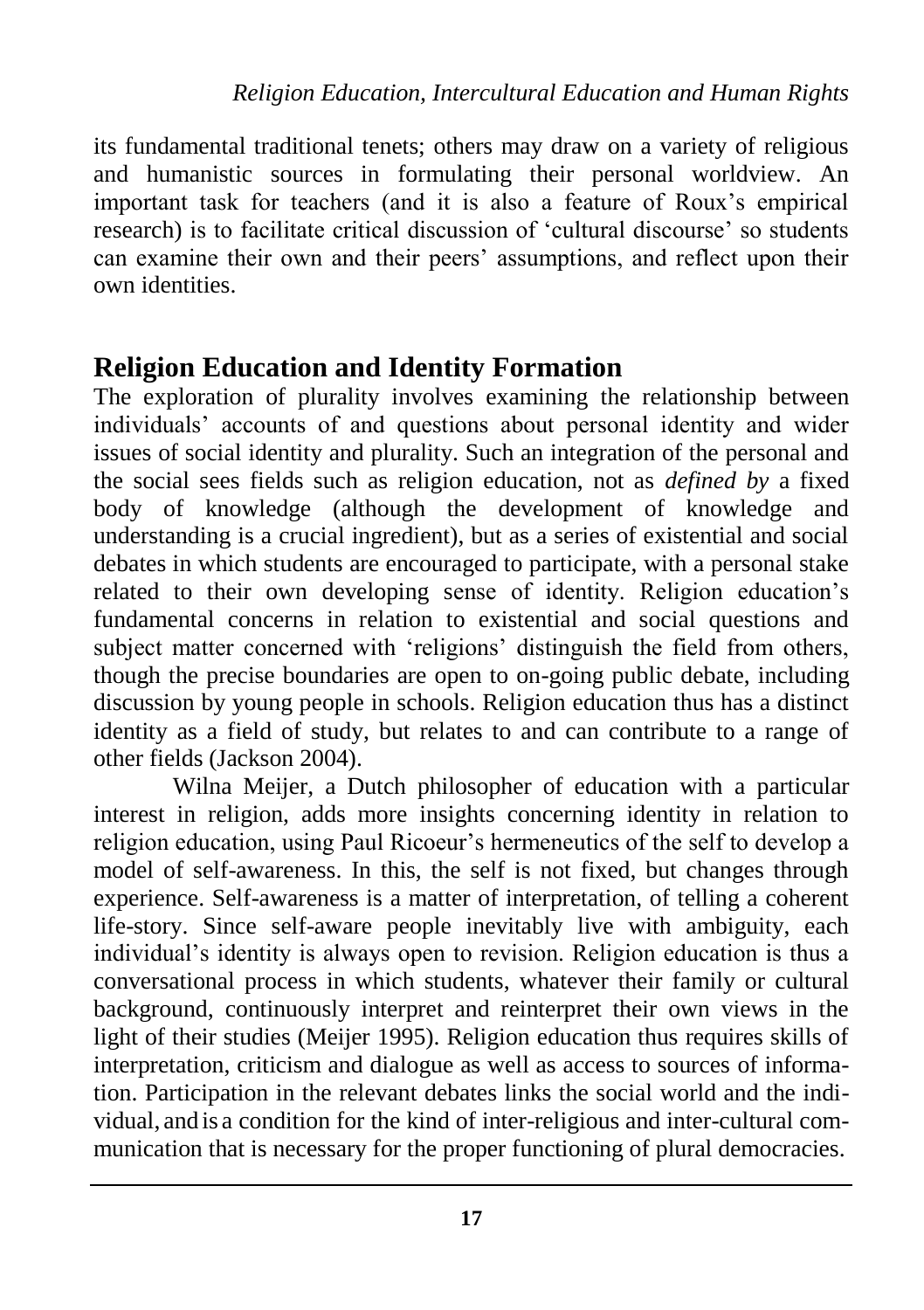It is also important to be aware of situations where there may be 'overlapping consensus', including examples of practices which might command the respect of others in society, or even elicit wider social recognition (Jackson 2011). Of course, there also may be situations or issues in which a cultural value held by at least *some* 'insiders' might potentially clash with alternative positions held by other 'insiders' and with human rights principles (e.g. Nesbitt 2013).

The line taken by Cornelia Roux and her team is to use every opportunity for dialogue and communication in their research, for example in their project on 'A Search for Caring and Safe Spaces' (e.g. Roux 2012b; 2012c; de Wet *et al.* 2012). In dealing with sensitive issues of gender, sexuality and power, the research team elicited personal stories which could then be explored dialogically, in a sensitive climate of 'safe space'. Female students and teachers from selected schools were helped to negotiate the meaning of religious and cultural practices. The aim was to establish 'communities in conversation' fostering dialogue between teachers, mothers and daughters in order to create safe space for reflection, which might lead to empowerment and change (Roux 2012b; 2012c). The research engagement shows a development from a 'community in conversation' to 'community and dialogue' to a 'community of practice' in order to create safe spaces 'as a support for girls and young women to share their fears, sadness and joys on the religious and cultural practices, and on how to be empowered'. In this project, reflecting Skeie's idea of modern/ postmodern plurality, Roux sees feminism '... as an example of a political phenomenon cutting across cultures; it is not just one culture being imperialistic about another'.

# **Conclusion**

I have attempted to link the development of a research career, which has coincided with dramatic political and social change in South Africa, and (in Meijer's terms) shown a high degree of self awareness and personal change, to developments concerning human rights, intercultural education and religion education. This led to a brief discussion of the status of human rights codes – notably the Universal Declaration of Human Rights – in relation to the processes of liberal democracy. I reviewed some recent criticisms of the idea of human rights and, although agreeing that they had some force, did not accept that they relegated rights related to human dignity and personal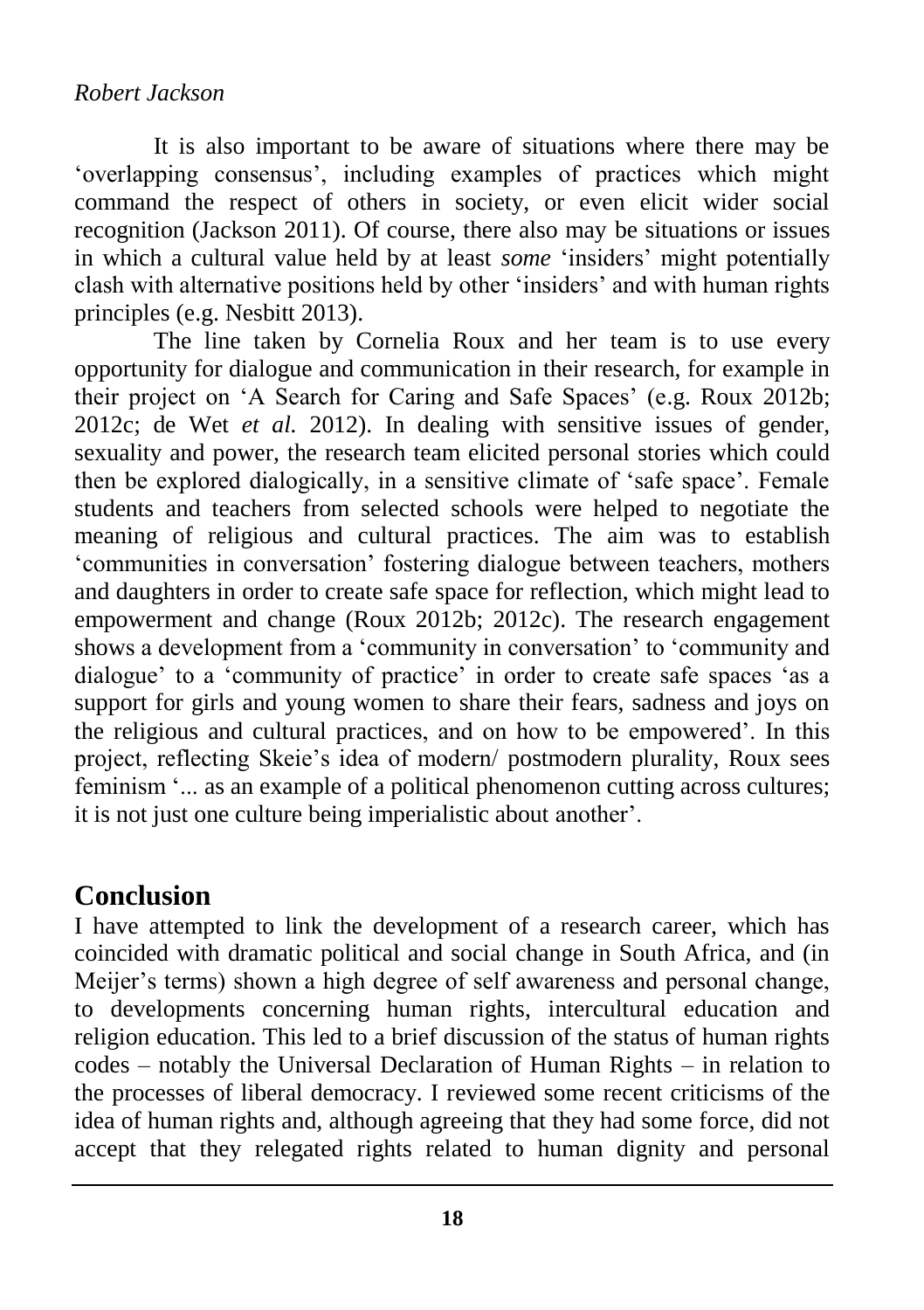freedom to being just 'another set of political beliefs'. While being sympathetic to John Rawls' views on political liberalism as a democratic ideal, I concluded that some guiding democratic principles are needed as a reference point for discussion, and a counterweight to those who reject political liberalism itself. While recognising the context in which it was formulated (but seeing some parallels with our own time), I argued that the articles of the Universal Declaration of Human Rights are of continuing relevance and value. Taking a position close to that of Tan's idea of 'weak comprehensive liberalism', I presented human rights principles as a means to dialogue and debate with different, for example, cultural and religious groups, recognising the complexity of cultural change and development in relation to the interaction of 'traditional' and 'modern' plurality<sup>2</sup>. This position seems consistent with Cornelia Roux's own use of human rights principles – in her action research, for example – in establishing dialogue within and between different cultural groups in the current South African context.

Finally, to return to Cornelia Roux's story, in my observation three things stand out. The first is the determination and sheer hard work she has put into developing her ideas through a period of massive social and political change (including building a team of excellent colleagues and research students, and exemplified by university awards both for teaching and research). The second is her identification of research topics and methods – notably relating to human rights and gender – which address directly issues related to young people in a complex 'multicultural' democracy, especially during a stage of rapid transition. The third is her management of her *own* personal journey in the context of rapid social and political change within South Africa. That some others have been slow to change, resistant to interdisciplinary work – including some from education and religious studies – or simply have failed to appreciate the political, social and personal importance of well-informed religion education and intercultural education, has been a source of frustration for Cornelia Roux (2009). Thankfully, this has not impeded her own very positive efforts.

<sup>&</sup>lt;sup>2</sup> In this brief discussion it has not been possible, for reasons of space, to apply the ideas to particular issues such as the presence and role of faithbased schools within a democracy.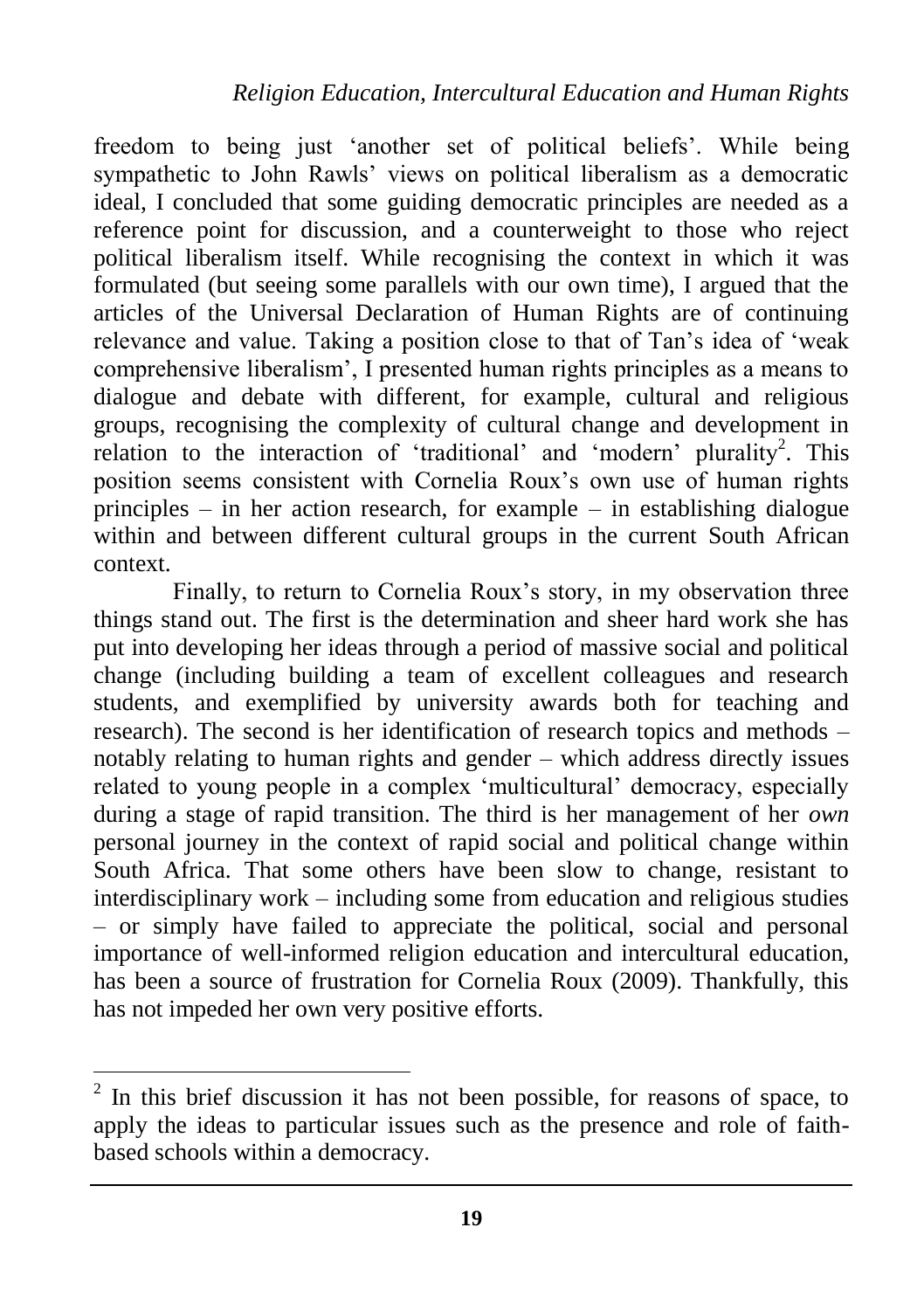#### *Robert Jackson*

### **References**

- Andree, T., C. Bakker & P. Schreiner (eds.) 1997. *Crossing Boundaries: Contributions to Interreligious and Intercultural Education.* Münster: Comenius Institut.
- Baumann, G. 1996. *Contesting Culture: Discourses of Identity in Multi-Ethnic London.* Cambridge: Cambridge University Press.
- Baumann, G. 1999. *The Multicultural Riddle: Rethinking National, Ethnic and Religious Identities.* London: Routledge.
- Chidester, D. (ed.) 1992. *Religion in Public Education: Policy Options for a New South Africa.* Cape Town: Institute for Comparative Religion in Southern Africa.
- Chidester, D., J. Stonier & J. Tobler (eds.) 1999. *Diversity as Ethos: Challenges for Interreligious and Intercultural Education.* Cape Town: Institute for Comparative Religion in Southern Africa.
- Council of Europe 2008a. *White Paper on Intercultural Dialogue: 'Living together as Equals with Dignity'*. Strasbourg: Council of Europe Publishing.
- Council of Europe 2008b. *Recommendation CM/Rec(2008)12 of the Committee of Ministers to Member States on the Dimension of Religions and Non-religious Convictions within Intercultural Education*. Strasbourg: Council of Europe Publishing. [Also available at: [https://wcd.coe.int//ViewDoc.jsp?Ref=CM/Rec\(2008\)12&Language=lan](https://wcd.coe.int/ViewDoc.jsp?Ref=CM/Rec(2008)12&Language=lanEnglish&Ver=original&BackColorInternet=DBDCF2&BackColorIntranet=FDC864&BackColorLogged=FDC864) [English&Ver=original&BackColorInternet=DBDCF2&BackColorIntrane](https://wcd.coe.int/ViewDoc.jsp?Ref=CM/Rec(2008)12&Language=lanEnglish&Ver=original&BackColorInternet=DBDCF2&BackColorIntranet=FDC864&BackColorLogged=FDC864) [t=FDC864&BackColorLogged=FDC864.](https://wcd.coe.int/ViewDoc.jsp?Ref=CM/Rec(2008)12&Language=lanEnglish&Ver=original&BackColorInternet=DBDCF2&BackColorIntranet=FDC864&BackColorLogged=FDC864) (Accessed on 30 December 2013.)]
- Hopgood, S. 2013. *The Endtimes of Human Rights.* Ithaca: Cornell University Press.
- InterAction Council 1997. *Universal Declaration of Human Responsibilities*. Available at: http://interactioncouncil.org/a-universal-declaration-ofhuman-responsibilities.
- Jackson, R. (ed.) 2003. *International Perspectives on Citizenship, Education and Religious Diversity.* London: RoutledgeFalmer.
- Jackson, R. 2004. *Rethinking Religious Education and Plurality: Issues in Diversity and Pedagogy.* London: RoutledgeFalmer.
- Jackson, R. 2011. Studying Religions: The Interpretive Approach in Brief. Available at: [http://www.theewc.org/library/category/view/studying.](http://www.theewc.org/library/category/view/studying.%20religions.the.interpretive.approach.in.brief/)  [religions.the.interpretive.approach.in.brief/.](http://www.theewc.org/library/category/view/studying.%20religions.the.interpretive.approach.in.brief/)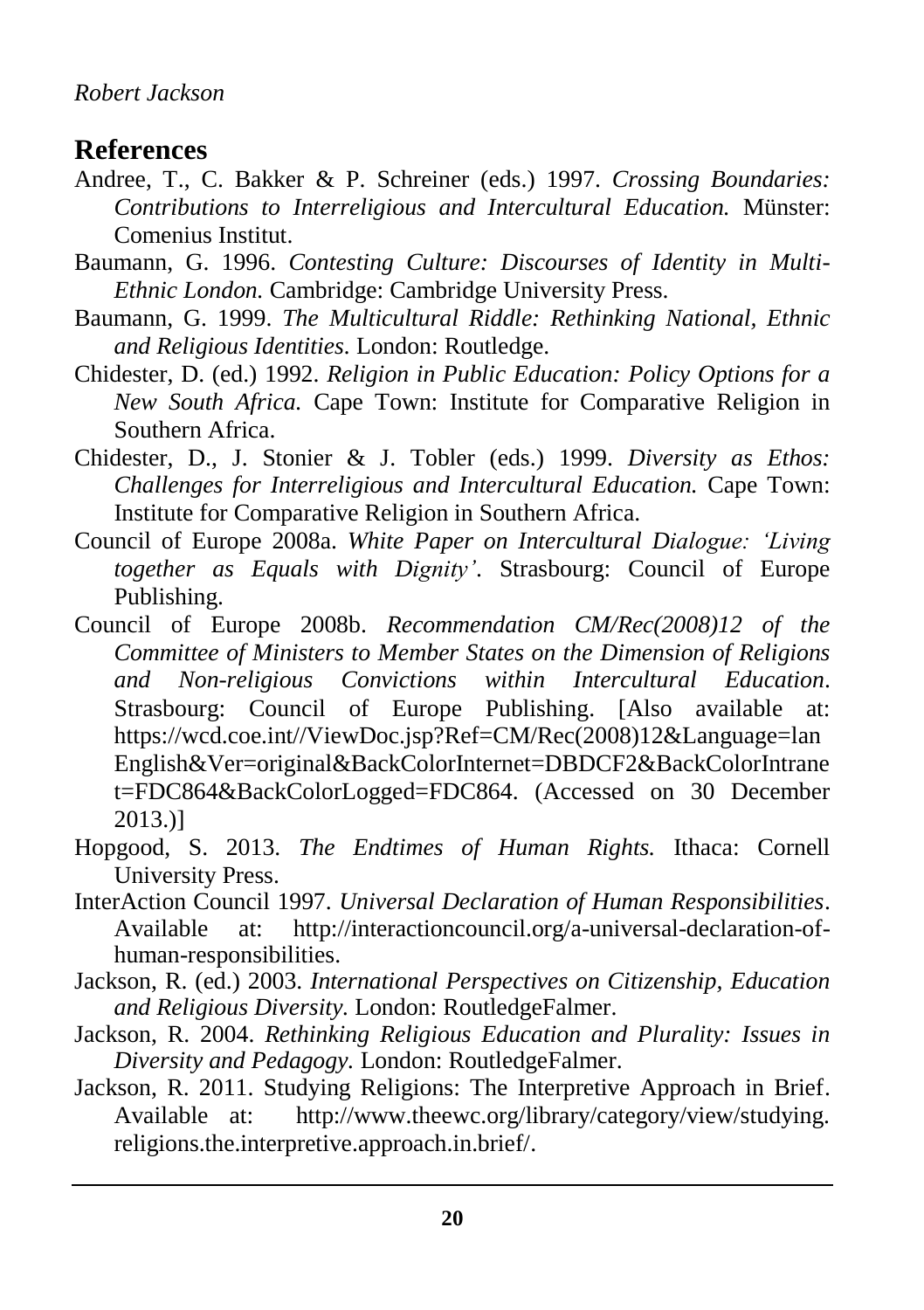- Jackson, R. 2014a. The Development and Dissemination of Council of Europe Policy on Education about Religions and Non-religious Convictions. *Journal of Beliefs and Values: Studies in Religion & Education.*
- Jackson, R. 2014b. *'Signposts': Policy and Practice for Teaching about Religions and Non-Religious Worldviews in Intercultural Education.* Strasbourg: Council of Europe Publishing.
- MacIntyre, A. 1981. *After Virtue*. Second Edition. London: Duckworth.
- Meijer, W.A.J. 1995. The Plural Self: A Hermeneutical View on Identity and Plurality. *British Journal of Religious Education* 17,2: 92–99.
- Morsink, J. 1999. *The Universal Declaration of Human Rights: Origins, Drafting and Intent.* Philadelphia: University of Pennsylvania Press.
- Nesbitt, E. 2013. Ethnography, Religious Education and *The Fifth Cup.* In Miller, J., K. O'Grady & U. McKenna (eds.): *Religion in Education: Innovation in International Research.* New York and London: Routledge.
- Parekh, B. 1994. Decolonising Liberalism. In Shtromas, A. *The End of Isms? Reflections on the Fate of Ideological Politics after Communism's Collapse.* Oxford: Blackwell.
- du Preez, P. & C. Roux 2010. Human Rights Values or Cultural Values? Pursuing Values to Maintain Positive Discipline in Multicultural Schools. *South African Journal of Education* 30: 13-26.
- Rawls, J. 1993. *Political Liberalism.* New York: Columbia University Press.
- Roux, C. (ed.) 2005. *International Network for Interreligious and Intercultural Education.* Special Issue of *Scriptura* 2005, 2.
- Roux, C. 2009. Religion in Education: Who is Responsible? *Alternation* Special Edition 3: 3-30.
- Roux, C. 2012a. Conflict or Cohesion? A Critical Discourse on Religion in Education (RiE) and Religion and Education (RaE). In ter Avest, I. (ed.): *On the Edge: (Auto)biography and Pedagogical Theories on Religious Education.* Rotterdam: Sense Publishers.
- Roux, C. (ed.) 2012b. *Safe Spaces: Human Rights Education in Diverse Contexts.* Rotterdam: Sense Publishers.
- Roux, C. 2012c. A Social Justice and Human Rights Education Project: A Search for Caring and Safe Spaces. In Roux, C. (ed.): *Safe Spaces: Human Rights Education in Diverse Contexts.* Rotterdam: Sense Publishers.

Skeie, G. 2003. Nationalism, Religiosity and Citizenship in Norwegian Majo-